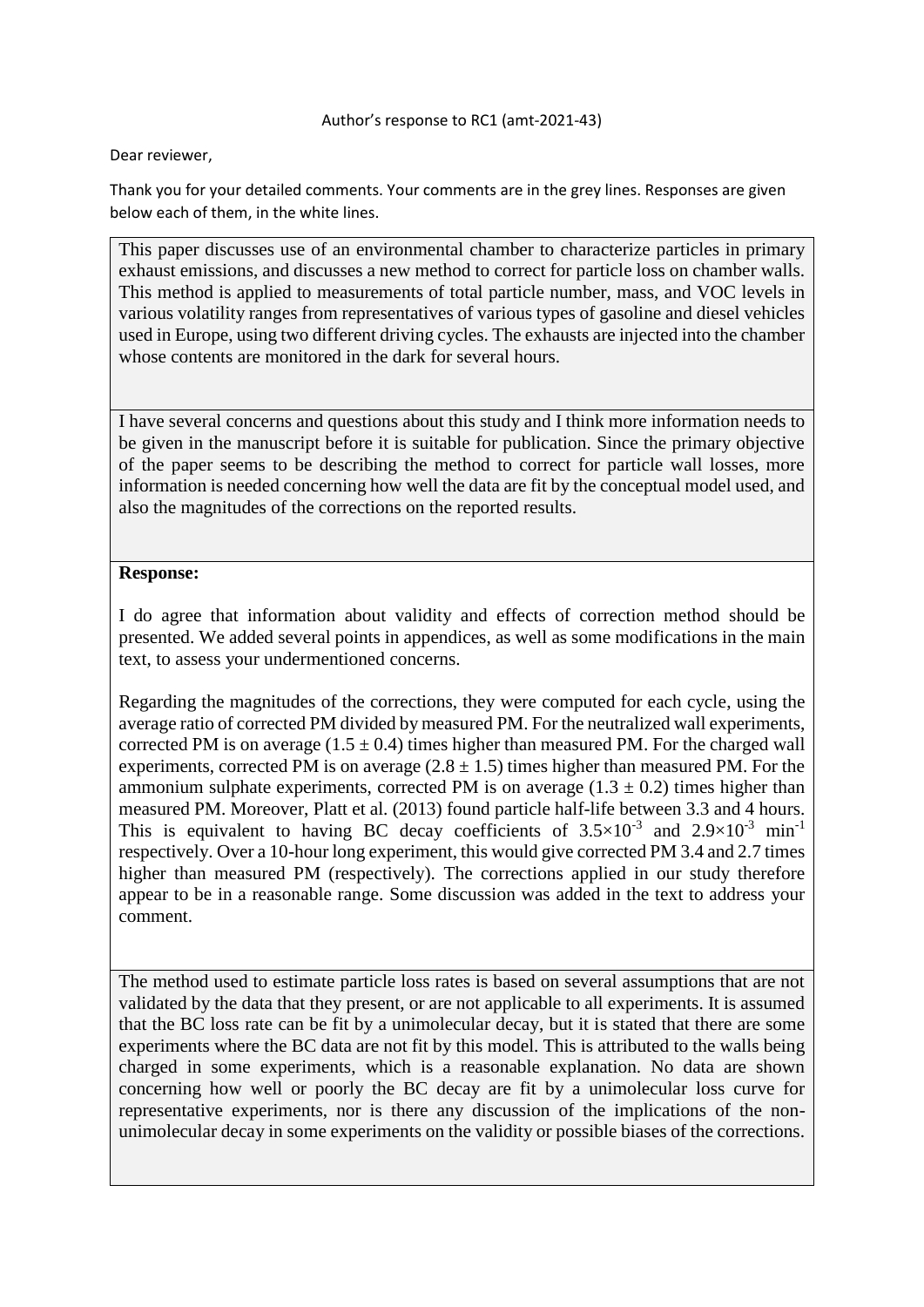### **Response:**

Regarding the lack of information on the PM correction using BC, two graphs were added in Appendix D, showing 2 evolutions of BC. The first one is well represented by a  $1<sup>st</sup>$  order exponential decay. It shows that the fit is in very good agreement with measurement data. The second one is not well fitted by a  $1<sup>st</sup>$  order exponential decay. The exponential decay clearly doesn't match the measured values, and induces for instance a 46 % error on the initial concentration. However, the simulation using a  $2<sup>nd</sup>$  order decay is in very good agreement with measurements. Those graphs show the importance of using in some cases a  $2<sup>nd</sup>$  order decay. The use of a  $2<sup>nd</sup>$  order decay has no effect on the  $1<sup>st</sup>$  step of the correction. In both cases,  $[PM]_{measured}$  is multiplied by  $[BC]_0/[BC]_t$ . The only difference is that this term can be written as  $exp(k_{BC} \times t)$  (in Eq. (2)) when the BC evolution is well fitted by a 1<sup>st</sup> order exponential. It can however induce some bias during steps 2 and 3 (as described below).

The size correction (steps 2 and 3) are based on the assumption that the size distributions of the BC particles are the same as the other PM from the exhaust, but no information or argument is presented to support this assumption. One might think that BC is physically different from condensed low-volatility organics that form most of the other PM so it is not unreasonable to expect that their size distributions might be quite different. Finally, no figures or data are presented to show how well the "step 3" optimization worked for various types of experiments.

# **Response:**

Regarding the assumption that the size distribution of the BC particles is the same as those of the other PM, we relied on several studies which also assume that aerosols are internally mixed. Even though this assumption can induce uncertainties when the loss rates are sizedependent (Wang et al., 2018), it is used in many chamber studies (Grieshop et al., 2009; Hennigan et al., 2011). Moreover, it was used in a chamber study focusing on particles from vehicle exhausts (Platt et al., 2013). We therefore considered this assumption to be reliable enough to be used in the new correction method. Some discussion about this point was added in the updated manuscript.

How close could they get the step 1 and step 2 corrected PM to agree?

### **Response:**

To verify how well PM corrections from steps 1 and 2 agree, the relative difference between both corrections was computed. For cycles with BC correctly fitted by a 1<sup>st</sup> order decay, both PM corrections agree with an average of  $(97.2 \pm 2.5)$  %. For cycles with BC correctly fitted by a 2<sup>nd</sup> order decay, both PM corrections agree with an average of  $(94.7 \pm 2.6)$ %. This shows that for the cycles with a  $2<sup>nd</sup>$  order decay, the bias induced during step 3 in slightly higher than that of cycles with a 1<sup>st</sup> order decay. However, in both cases, the associated error remains acceptable (5.3 % and 2.8 % for  $2<sup>nd</sup>$  order and 1<sup>st</sup> order respectively). The calculation equation was added in Appendix E, and some results were added in the main text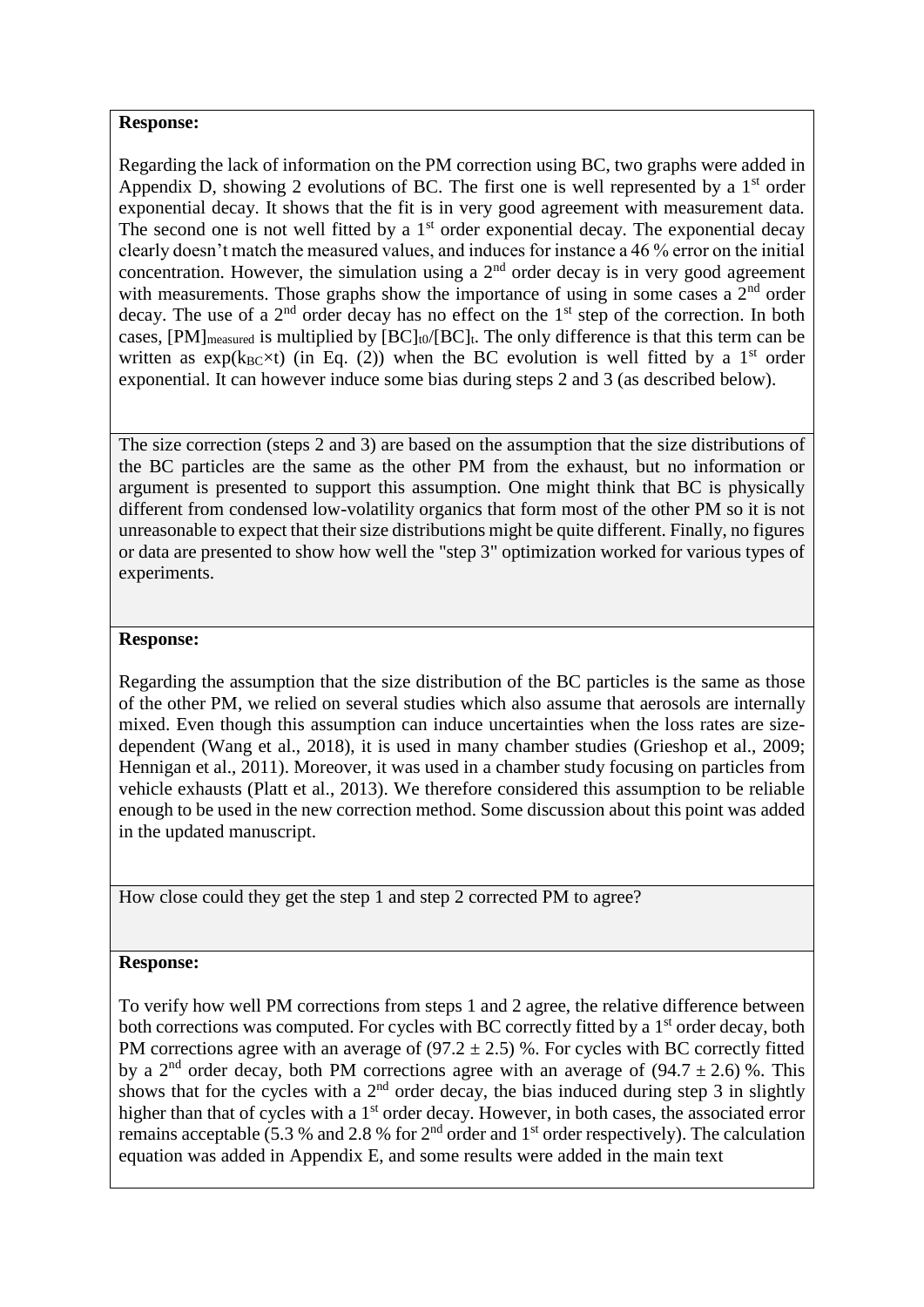In Section 3.1.3 they state that the magnitudes of the optimized values of the eddy diffusion coefficient, k(e), they obtained for their experiments ranged over 4 orders of magnitude from  $\sim$ 10^-3 to  $\sim$ 30 sec-1 for the different experiments. This wide variability in diffusion and mixing in experiments in the same chamber and comparable operating procedures gives me concerns about the credibility and validity of the correction method. Shouldn't the experiment with the anomalously low  $k(3)$  value of 10^-3 sec-1 have been rejected?

# **Response:**

Over all the chamber experiments, we obtained ke values ranging over 4 orders of magnitude. Among those experiments, there were the ones using ammonium sulphate particles instead of exhaust particles. These are the experiments for which  $k_e$  were of the order of  $10^{-3}$  to  $10^{-2}$ sec<sup>-1</sup>. We agree with the reviewer that these values are particularly low. This could be attributed to the nature of the particles. These ammonium sulphate experiments have be done to be compared with the results found in literature (Nah et al., 2017). Moreover, the values of the order of magnitude  $10<sup>1</sup>$  sec<sup>-1</sup> were all found for experiments associated to highly electrostatically charged walls (e.g. with high wall losses). We therefore considered that is was reasonable to obtain extreme values of k<sup>e</sup> for those experiments. Over all, without considering those specific conditions (ammonium sulphate and highly charged wall experiments), the values of  $k<sub>e</sub>$  range over 2 orders of magnitude. In the simulations of particle wall deposition made by Charan et al. (2018), the values of k<sup>e</sup> which were used in the model also range over 2 orders of magnitude (from  $0.015$  to  $8.06$  sec<sup>-1</sup>). The values we found in standard conditions are in a similar range (from  $0.04$  to  $3.23$  sec<sup>-1</sup>). Some discussion was added in the text.

It is stated that about a third of the experiments cannot be fitted by exponential decays, and this is attributed to electrostatic charge on the walls. But is it appropriate to use Equation (3) to predict how wall loss rates depend on size under electrostatic charge conditions? I would think the loss rates would be less size dependent if it were dominated by electrostatic forces, and that maybe only using Step 1 would be more appropriate.

### **Response:**

Thank you for this comment which rises a very interesting question. It seems reasonable to assume that under charged wall conditions, the electrostatic forces should dominate the other forces making the wall deposition size-independent. However, since larger particles have higher kinetic energy, they shouldn't deviate from their path to deposit onto the electrostatically charged walls as easily as smaller particles. This interpretation correlates with a mathematical analysis of the problem. Indeed, high electrostatic charges induce greater turbulence near the walls. This results in much higher difference between deposition coefficients of small and large particles, as shown in Figure 3. Therefore, it appears that under charged conditions, it is particularly important to use the size-dependent deposition coefficient of Eq. (3). This is confirmed by Nah et al. (2017), who explains that particle wall loss rates are enhanced if the chamber walls are charged.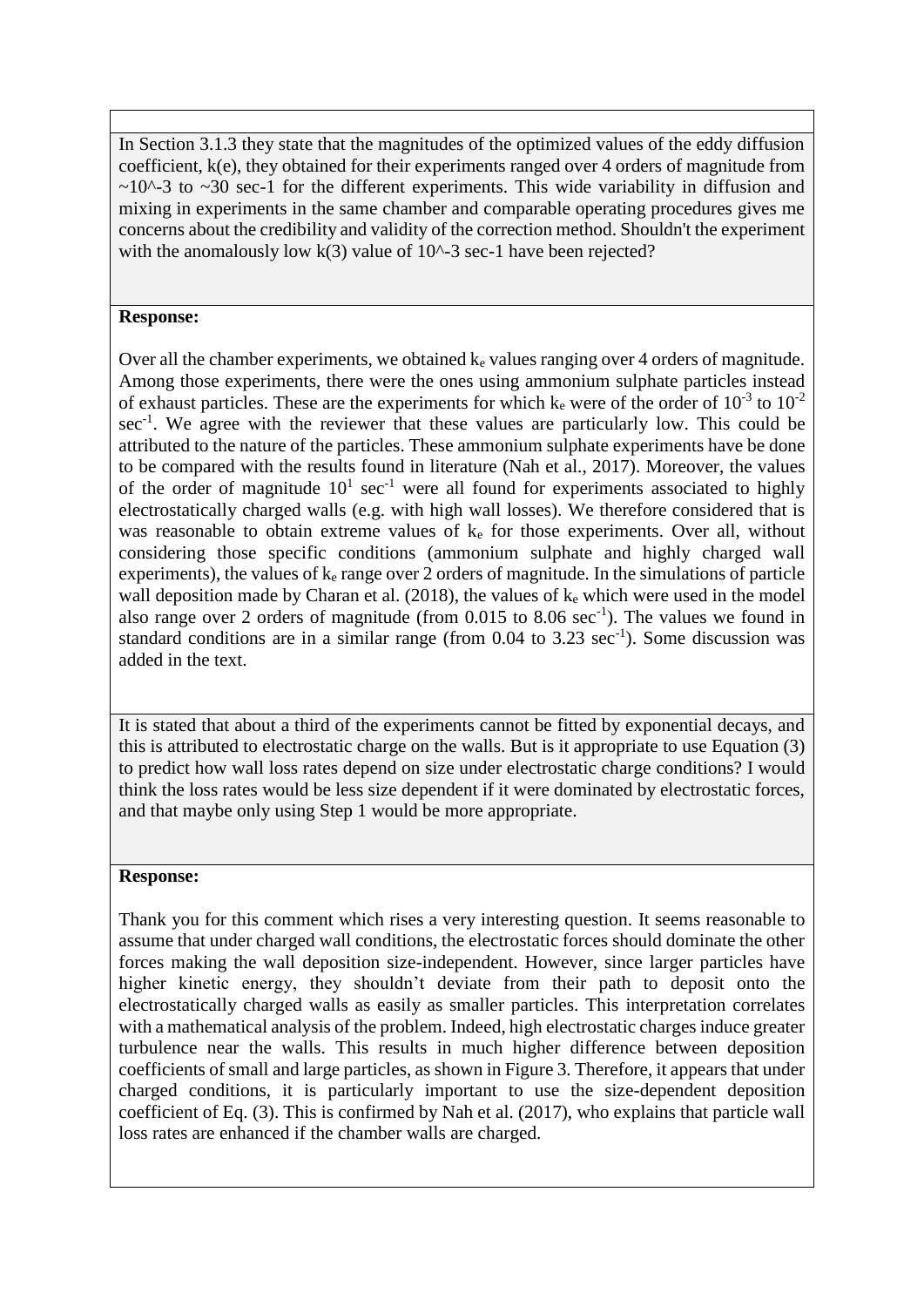Are data from runs with "charged walls" excluded from the averages on Figure 6? If so, this should be clearly stated. If not, different symbols or bars should be used for data obtained from such experiments, or data should be presented that there are statistically the same.

# **Response:**

Thank you for underlying this aspect, as it is true that when the walls are charged, particles start depositing on them during the injection phase. It can therefore have an impact on initial particle mass, and thus on the emission factors computed using initial concentrations. The charged walls affected all cycles of the vehicle D4, as well as the MW cycle of the vehicle D2. None of the box plots of Figure 6 was covering experiments with both neutral and charged walls conditions. Therefore, the box plots representing charged walls experiments were clearly specified on Figure 6, and the legend was adapted. Moreover, comparison with particle number emission factors from Louis et al. (2016) with similar Euro 5 diesel vehicles show very similar results, thus indicating that potential wall effects are negligible. Some discussion was added in the main text to clarify this aspect.

While the loss of particles to the wall in an environmental chamber can significantly affect results of environmental chamber experiments where the objective is to study the evolution of particles over time in well-mixed air masses, it is less clear whether such elaborate corrections are needed when characterizing primary particle emissions from vehicles. Wouldn't just using the initial measurements after the chamber is well mixed, maybe with extrapolating back to time=0, be sufficient for characterizing primary emissions? Would it give similar results? There is no indication of the magnitude of the wall loss corrections in affecting the primary emissions results summarized in Figure 6.

# **Response:**

The characterization of primary particle emissions is performed right after the chamber is well mixed. At that moment, no corrections for dilution and wall losses have yet been applied to the concentrations. It is directly the measured concentrations which are taken for the estimation of the emission factors. As your comment indicates, this is not clearly described in the text. The manuscript was modified so that this aspect appears clearly.

The range of values for the loss rated due to dilution (alphas) should be presented so we can compare them in magnitude with the loss rates due to wall deposition (betas), and show that the dilution rates in all the runs are in the expected range. One way to do this would be to separate "whisker" plots for alpha as part of, or on conjunction with, Figure 4. Are the dilution rates similar in the NH4SO4 experiments, or are they a factor in the lower alpha+beta values shown for those experiments in Figure 4? Is particle loss to the walls important compared to dilution in the NH4SO4 experiments?

### **Response:**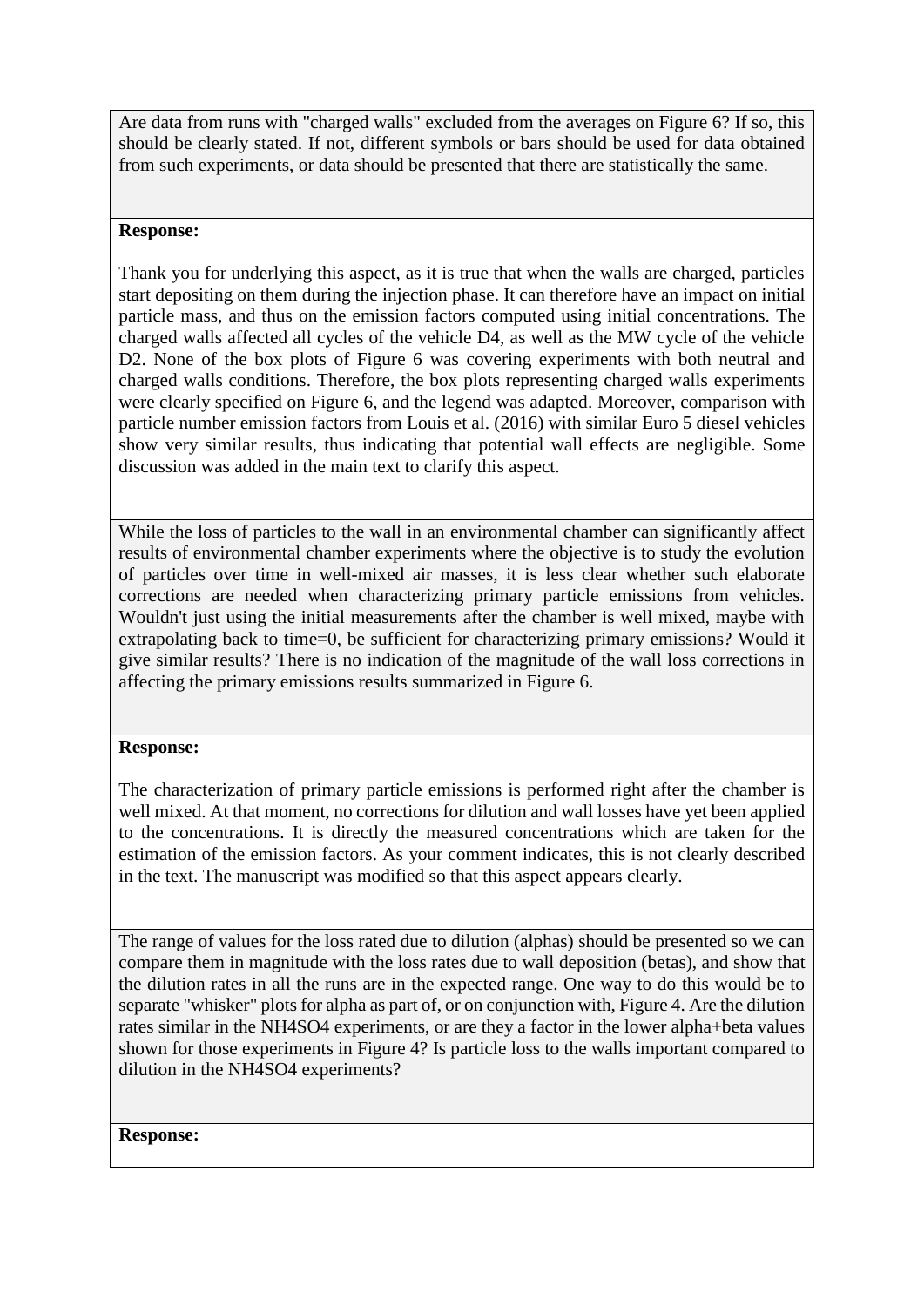The dilution rates are almost all similar (vary with a factor 3, between  $11.25\times10^{-4}$  and  $3.75\times10^{-4}$  min<sup>-1</sup>), and represent only 7 to 24 % of the total loss rate (alpha+beta) for exhaust experiments. For the ammonium sulphate experiments, they represent on average 45 % of the total loss rate. I agree that it is important to explain this in the manuscript, to emphasize the importance of the wall deposition process depending on the conditions. Figure 4 was changed in the updated manuscript to address your comment, and highlight the predominance of the wall losses over leakage by separating the box plots to show vales of alpha, beta, and alpha+beta separately.

Regarding your remarks on ammonium sulphate experiments, they do have similar dilution rates as exhaust experiments. However, since wall loss rates are smaller for those experiments, the share of dilution is higher than for exhaust experiments. It represents on average 45 % of the total losses. This was added in the updated manuscript.

Figure 5 shows that, except for two gasoline exhaust runs that are very different from all the others, the kPM values from the NH4SO4 experiments are quite a bit lower than the kBC values from the exhaust experiments, and also the slope of the k vs alpha+beta line is lower. Since BC is also chemically different from exhaust particles, couldn't it also have different wall loss rates or different effects of rates on size? Were any of the NH4SO4 experiments carried out with electrostatic charged walls?

### **Response:**

It is true that for ammonium sulphate particle the slope of  $k_{PM}$  vs alpha+beta is a little bit lower than the slope of the fit showed on Figure 5. However, when taking the ratios of kPM/(alpha+beta) for ammonium sulphate, the average over the 5 experiments is 1.04. This indicates that the average difference is about 4 % between both coefficients for ammonium sulphate particle experiments. This is consistent with the general trend observed on Figure 5. However, as the graphic representation doesn't really represent this result, the main text was modified to clearly make it appear.

Regarding BC, it enters in the composition of exhaust particles as one of the main species (Kostenidou et al., 2021). Therefore, when particles deposit onto the walls, BC does too. The wall loss rates can be different if BC is not homogeneously distributed in all particle sizes. However, the particle internal mixing assumption has been made in many studies, considering BC to be a good tracer for exhaust particles (Grieshop et al., 2009; Hennigan et al., 2011; Platt et al., 2013).

Finally, the ammonium sulphate experiments were all carried out when the walls were assumed to be neutralized. The goal of these experiment was to be carried out without organic material, and in conditions as similar as possible to our standard experimental conditions (e.g. without high electrostatic charge on the wall). The parameter that was changed between each ammonium sulphate experiment was the initial concentration, as it can cover a wide range of values during exhaust particle experiments.

The increase in particle mass with time during most of the experiments are explained by lowvolatility gases condensing onto existing particles. Equilibrium partitioning theory predicts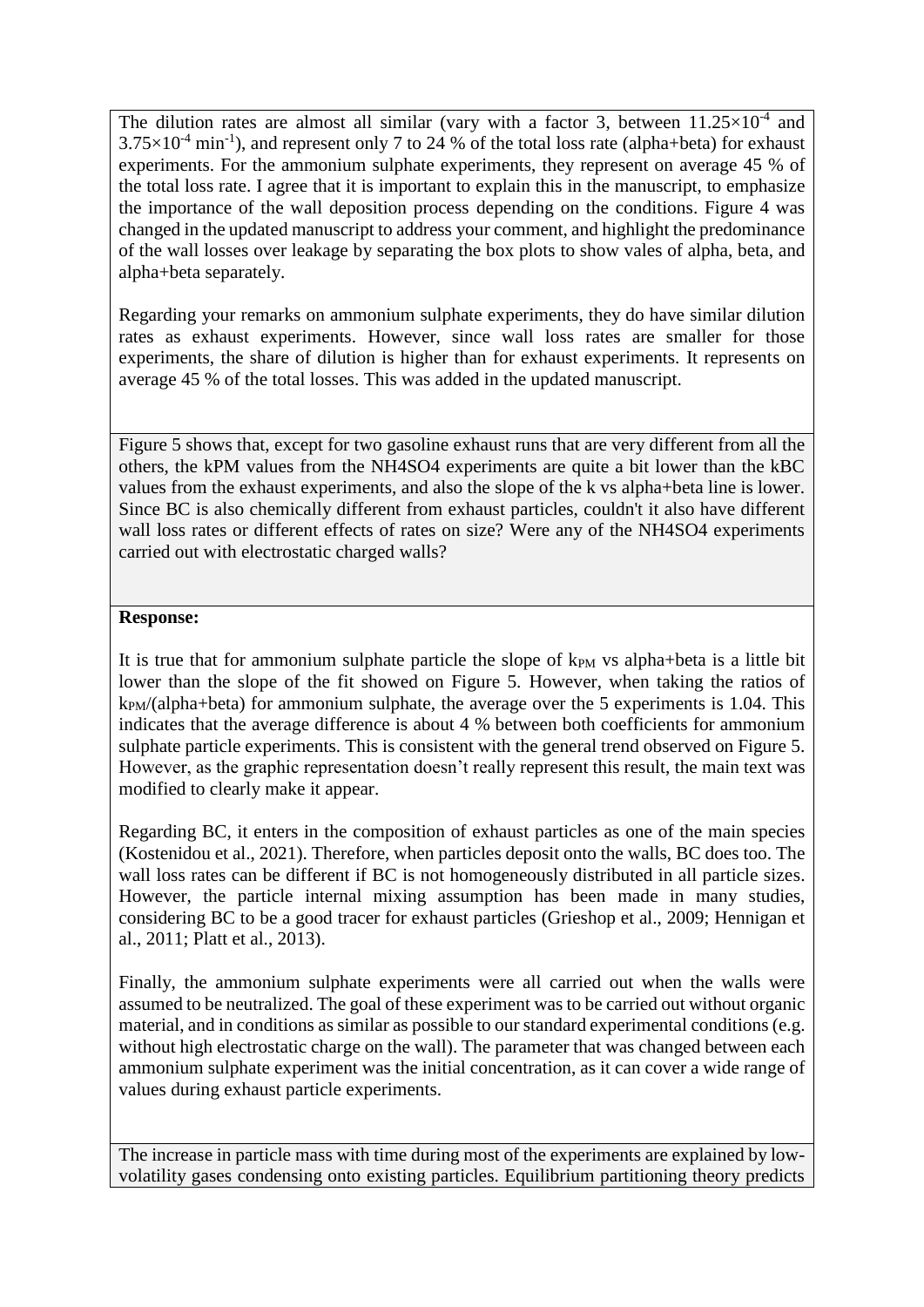that the equilibrium fraction in the particle phase increases with the total particle mass, and is not dependent on particle number. Likewise, the condensation rate would depend on particle surface area, which I think should correlate somewhat better with mass than number. Nevertheless, Figure 8b shows a plot of data related to particle mass increases against particle number, not particle mass or surface area. Is the correlation not as good if plots are against particle mass or surface area instead? If this is the case, it should be pointed out and attempts to explain this should be offered (though I can't think of any explanation if this indeed were the case.) If number, mass and area are highly correlated then the plots would look the same, but in that case plots against particle mass would be more appropriate since it corresponds more directly to the explanation you are giving and existing theories.

### **Response:**

Thank you for this comment on the fact that plotting PM increase versus initial mass PM or initial surface PS would be more adequate than versus initial PN. We decided to plot the PM increase against initial particle surface PS instead, since it makes more sense with regards to the theory (as explained in your comment). The general trend is similar to that obtained when plotted against initial PN. The best fit obtained here is logarithmic. It reflects the fact that PM increase is limited, and will at some point stop increasing even though initial PS increases. We interpreted it as the fact that above a certain threshold ( $\sim 10^4 \,\mathrm{\upmu m^2.cm^{-3}}$ ), PM increase is limited by certain factors. A limiting factor could be the concentration of available organic material. This result is interesting, and is in good agreement with other studies. Namely, Charan et al. (2020) found that above  $\sim 1800 \,\mu\text{m}^2.\text{cm}^{-3}$ , initial seed surface area becomes insignificant in terms of SOA yield, partly due to initial precursor concentrations. The different value of the threshold between this study and ours could be explained by the differences in chamber size, experimental conditions, particle nature, and composition of the gas phase. Figure 8b was changed to have initial particle surface PS on the x-axis, and this discussion was added in the main text and in the conclusion.

In conclusion, I think the paper needs to give more data and information about the validity and performance of the correction method, and the effects of these uncertainties on the corrections to the data that they present, before it is accepted for publication.

### **References:**

- Charan, S.M., Buenconsejo, R.S., Seinfeld, J.H., 2020. Secondary Organic Aerosol Yields from the Oxidation of Benzyl Alcohol (preprint). Aerosols/Laboratory Studies/Troposphere/Chemistry (chemical composition and reactions). https://doi.org/10.5194/acp-2020-492
- Charan, S.M., Kong, W., Flagan, R.C., Seinfeld, J.H., 2018. Effect of particle charge on aerosol dynamics in Teflon environmental chambers. Aerosol Sci. Technol. 52, 854–871. https://doi.org/10.1080/02786826.2018.1474167
- Grieshop, A.P., Logue, J.M., Donahue, N.M., Robinson, A.L., 2009. Laboratory investigation of photochemical oxidation of organic aerosol from wood fires 1: measurement and simulation of organic aerosol evolution. Atmospheric Chem. Phys. 9, 1263–1277. https://doi.org/10.5194/acp-9-1263-2009